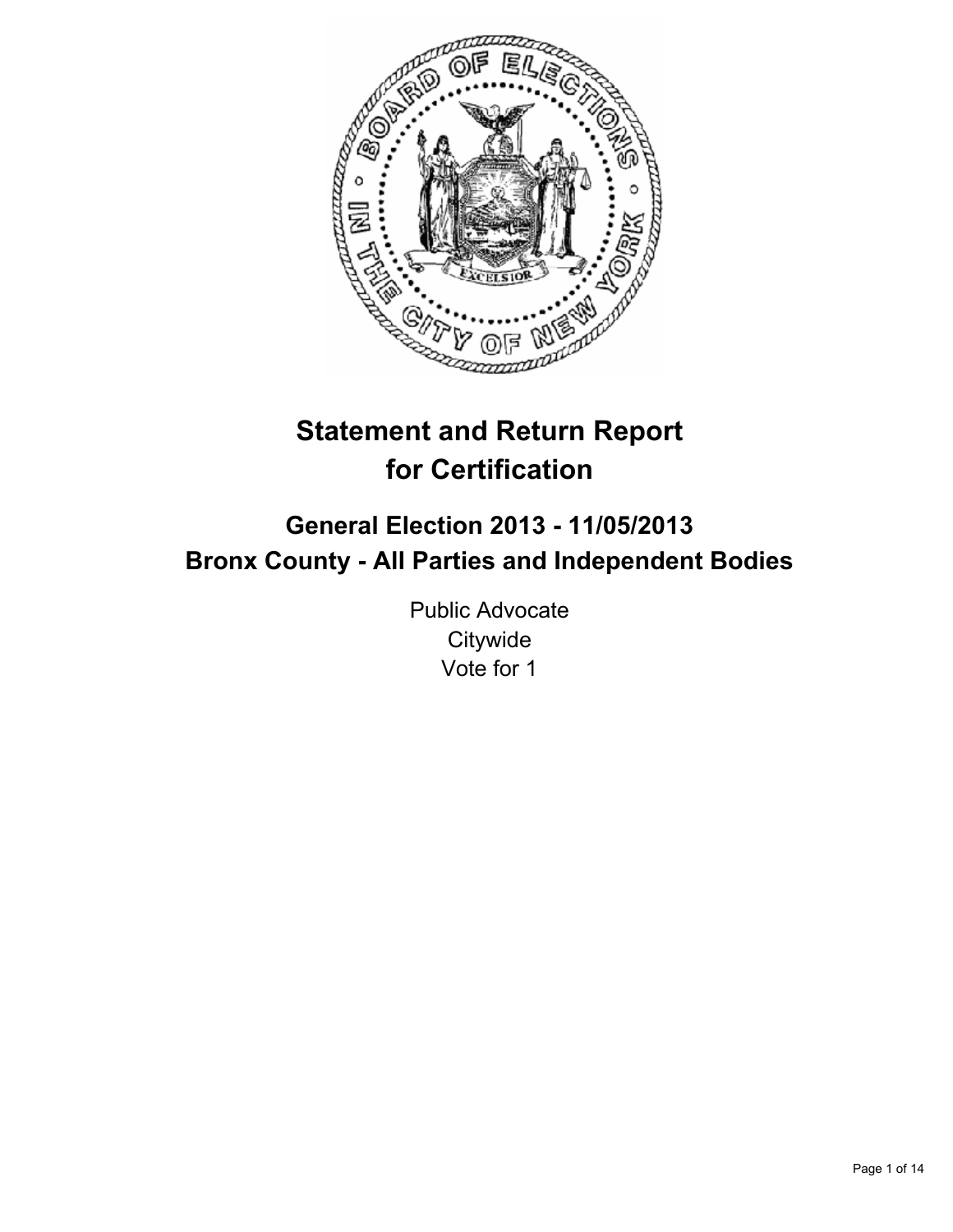

| PUBLIC COUNTER                                           | 10,140         |
|----------------------------------------------------------|----------------|
| <b>EMERGENCY</b>                                         | 132            |
| ABSENTEE/MILITARY                                        | 220            |
| <b>FEDERAL</b>                                           | 0              |
| SPECIAL PRESIDENTIAL                                     | $\mathbf{0}$   |
| <b>AFFIDAVIT</b>                                         | 181            |
| <b>Total Ballots</b>                                     | 10,673         |
| Less - Inapplicable Federal/Special Presidential Ballots | 0              |
| <b>Total Applicable Ballots</b>                          | 10,673         |
| LETITIA JAMES (DEMOCRATIC)                               | 9,423          |
| ROBERT MARESCA (CONSERVATIVE)                            | 97             |
| LETITIA JAMES (WORKING FAMILIES)                         | 244            |
| <b>JAMES LANE (GREEN)</b>                                | 40             |
| ALEX MERCED (LIBERTARIAN)                                | 32             |
| DEBORAH O. LIATOS (SOCIALIST WORKER)                     | 23             |
| MOLLENA G. FABRICANT (STUDENTS FIRST)                    | 6              |
| <b>IRENE ESTRADA (WAR VETERANS)</b>                      | 38             |
| MICHAEL K. LLOYD (FREEDOM)                               | 9              |
| <b>ASSATA SHAKUR (WRITE-IN)</b>                          | 1              |
| CHIVONA NEWSOME (WRITE-IN)                               | 1              |
| D.L. WALTERS JR. (WRITE-IN)                              | 1              |
| DORIS NEWSOME (WRITE-IN)                                 | 1              |
| JOSE ANTONIO BURGES (WRITE-IN)                           | 1              |
| MONIA ABU JAMAL (WRITE-IN)                               | 1              |
| UNATTRIBUTABLE WRITE-IN (WRITE-IN)                       | $\overline{2}$ |
| <b>Total Votes</b>                                       | 9,920          |
| Unrecorded                                               | 753            |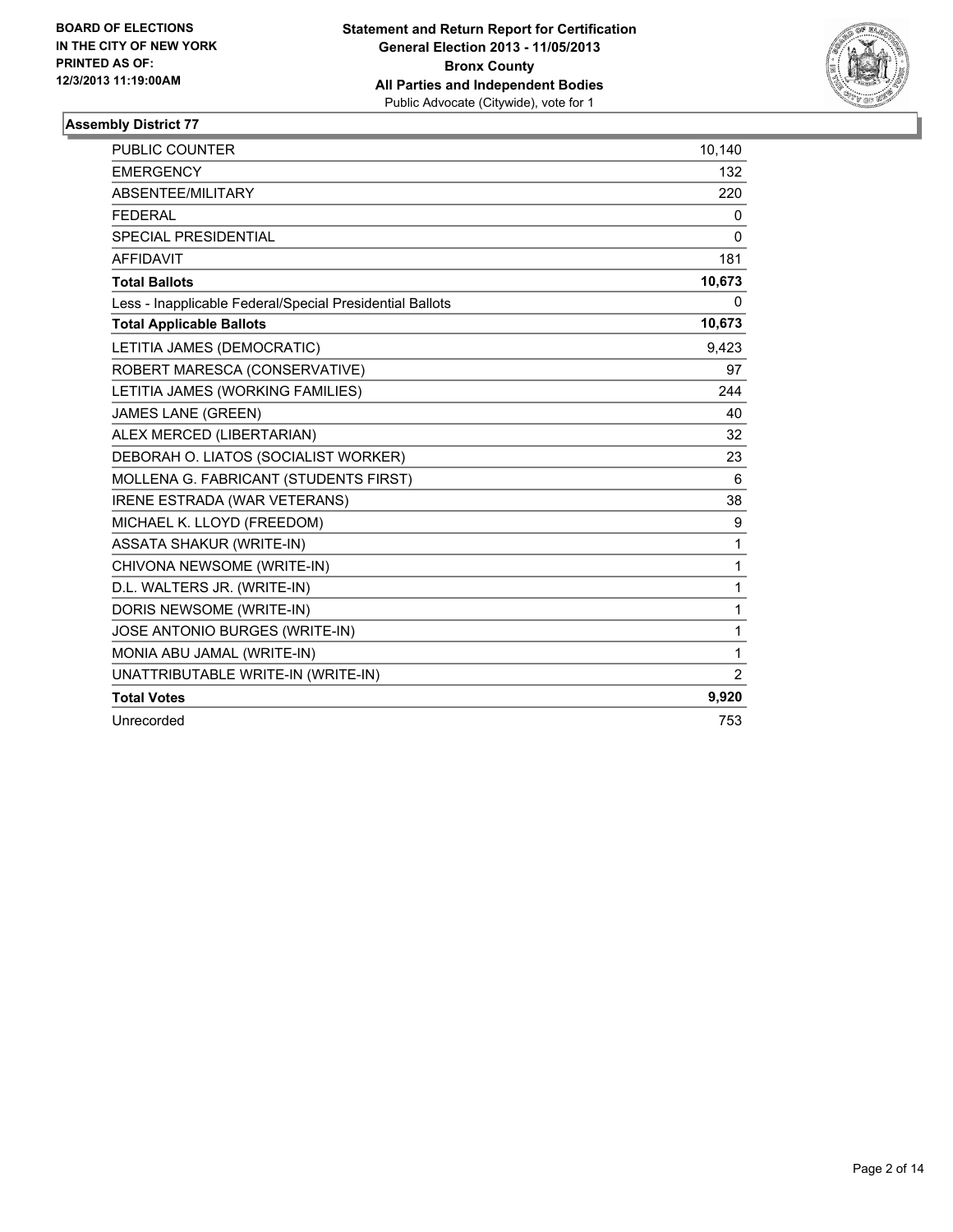

| <b>PUBLIC COUNTER</b>                                    | 8,184          |
|----------------------------------------------------------|----------------|
| <b>EMERGENCY</b>                                         | 0              |
| ABSENTEE/MILITARY                                        | 177            |
| <b>FEDERAL</b>                                           | 0              |
| <b>SPECIAL PRESIDENTIAL</b>                              | 0              |
| <b>AFFIDAVIT</b>                                         | 186            |
| <b>Total Ballots</b>                                     | 8,547          |
| Less - Inapplicable Federal/Special Presidential Ballots | 0              |
| <b>Total Applicable Ballots</b>                          | 8,547          |
| LETITIA JAMES (DEMOCRATIC)                               | 6,985          |
| ROBERT MARESCA (CONSERVATIVE)                            | 299            |
| LETITIA JAMES (WORKING FAMILIES)                         | 267            |
| <b>JAMES LANE (GREEN)</b>                                | 69             |
| ALEX MERCED (LIBERTARIAN)                                | 62             |
| DEBORAH O. LIATOS (SOCIALIST WORKER)                     | 26             |
| MOLLENA G. FABRICANT (STUDENTS FIRST)                    | 19             |
| <b>IRENE ESTRADA (WAR VETERANS)</b>                      | 51             |
| MICHAEL K. LLOYD (FREEDOM)                               | 13             |
| <b>ASSATA SHAKUR (WRITE-IN)</b>                          | 1              |
| DANIEL SQUADRON (WRITE-IN)                               | 4              |
| GINO GUADAENO (WRITE-IN)                                 | 1              |
| NOEL HAMLET (WRITE-IN)                                   | 1              |
| PAUL WILLIAM GATELY (WRITE-IN)                           | 1              |
| TYRRELL JC IRELAND (WRITE-IN)                            | $\overline{2}$ |
| UNATTRIBUTABLE WRITE-IN (WRITE-IN)                       | 3              |
| <b>Total Votes</b>                                       | 7,804          |
| Unrecorded                                               | 743            |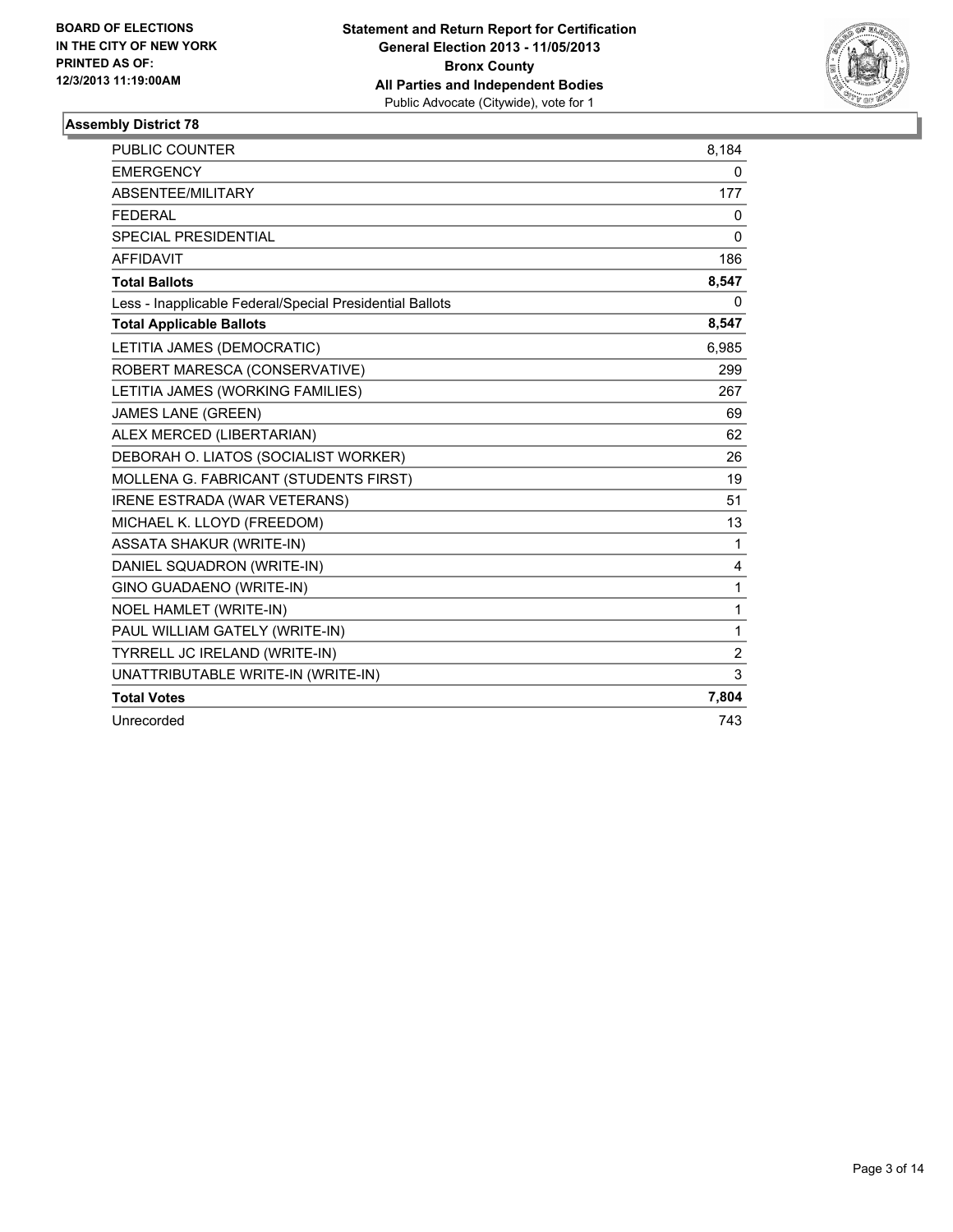

| PUBLIC COUNTER                                           | 11,851       |
|----------------------------------------------------------|--------------|
| <b>EMERGENCY</b>                                         | 0            |
| <b>ABSENTEE/MILITARY</b>                                 | 228          |
| <b>FEDERAL</b>                                           | 0            |
| <b>SPECIAL PRESIDENTIAL</b>                              | $\mathbf{0}$ |
| <b>AFFIDAVIT</b>                                         | 193          |
| <b>Total Ballots</b>                                     | 12,272       |
| Less - Inapplicable Federal/Special Presidential Ballots | 0            |
| <b>Total Applicable Ballots</b>                          | 12,272       |
| LETITIA JAMES (DEMOCRATIC)                               | 10,627       |
| ROBERT MARESCA (CONSERVATIVE)                            | 126          |
| LETITIA JAMES (WORKING FAMILIES)                         | 301          |
| <b>JAMES LANE (GREEN)</b>                                | 32           |
| ALEX MERCED (LIBERTARIAN)                                | 35           |
| DEBORAH O. LIATOS (SOCIALIST WORKER)                     | 16           |
| MOLLENA G. FABRICANT (STUDENTS FIRST)                    | 5            |
| <b>IRENE ESTRADA (WAR VETERANS)</b>                      | 51           |
| MICHAEL K. LLOYD (FREEDOM)                               | 8            |
| DANIEL SQUADRON (WRITE-IN)                               | 1            |
| UNATTRIBUTABLE WRITE-IN (WRITE-IN)                       | 3            |
| <b>Total Votes</b>                                       | 11,205       |
| Unrecorded                                               | 1,067        |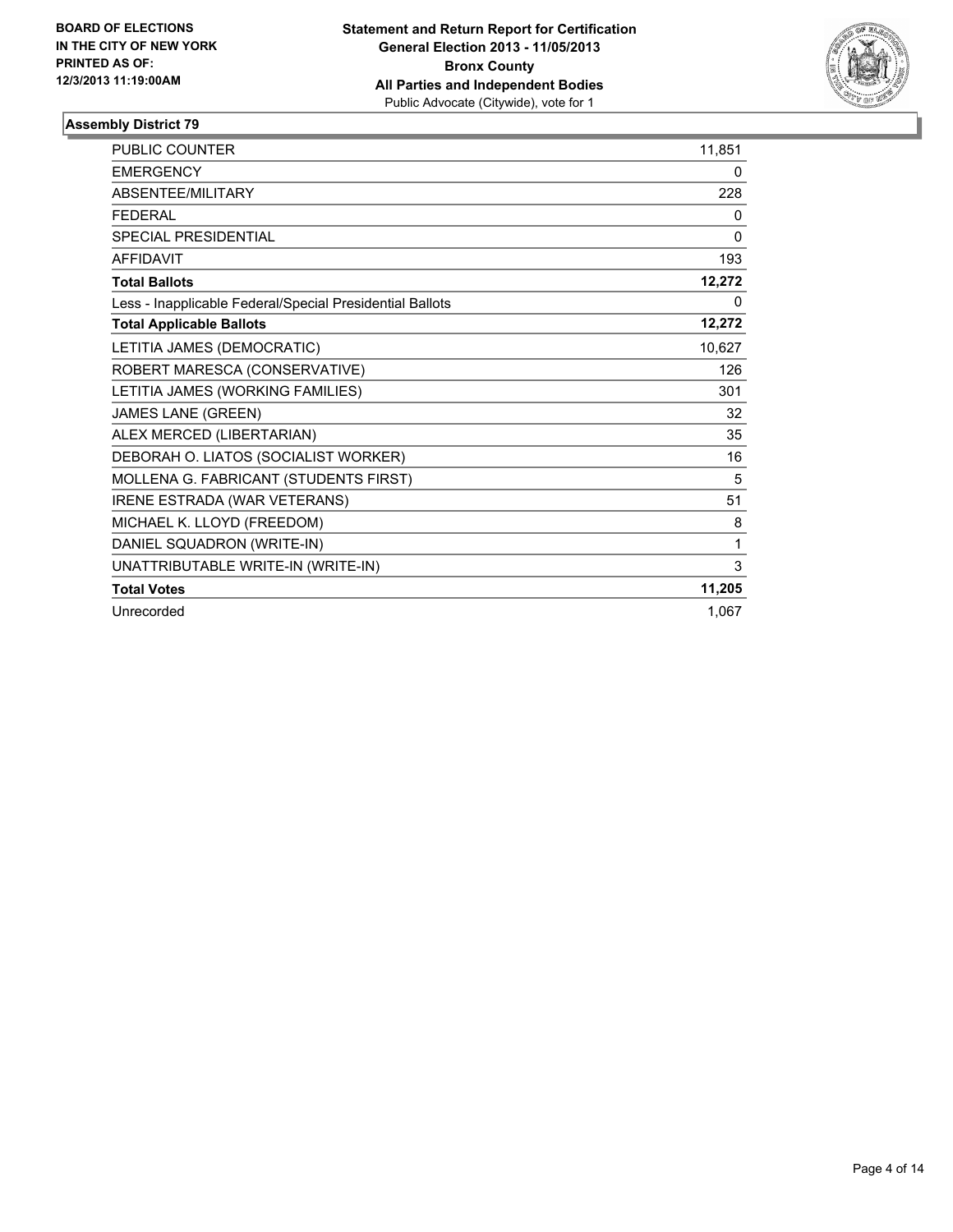

| <b>PUBLIC COUNTER</b>                                    | 11,935         |
|----------------------------------------------------------|----------------|
| <b>EMERGENCY</b>                                         | 1              |
| ABSENTEE/MILITARY                                        | 506            |
| <b>FEDERAL</b>                                           | 0              |
| <b>SPECIAL PRESIDENTIAL</b>                              | 0              |
| <b>AFFIDAVIT</b>                                         | 173            |
| <b>Total Ballots</b>                                     | 12,615         |
| Less - Inapplicable Federal/Special Presidential Ballots | 0              |
| <b>Total Applicable Ballots</b>                          | 12,615         |
| LETITIA JAMES (DEMOCRATIC)                               | 9,168          |
| ROBERT MARESCA (CONSERVATIVE)                            | 1,100          |
| LETITIA JAMES (WORKING FAMILIES)                         | 456            |
| <b>JAMES LANE (GREEN)</b>                                | 127            |
| ALEX MERCED (LIBERTARIAN)                                | 90             |
| DEBORAH O. LIATOS (SOCIALIST WORKER)                     | 41             |
| MOLLENA G. FABRICANT (STUDENTS FIRST)                    | 30             |
| <b>IRENE ESTRADA (WAR VETERANS)</b>                      | 139            |
| MICHAEL K. LLOYD (FREEDOM)                               | 15             |
| DANIEL SQUADRON (WRITE-IN)                               | 4              |
| DIANE LIGHTBOURNE (WRITE-IN)                             | 1              |
| JUDY FERONY (WRITE-IN)                                   | 1              |
| MATHEW MICHUEL CRUZ (WRITE-IN)                           | 1              |
| RACHEL BOSCHEN (WRITE-IN)                                | 1              |
| RACHEL E. BOSCHEN (WRITE-IN)                             | 1              |
| RUBEN DIAZ JR. (WRITE-IN)                                | 1              |
| THOMAS LAWRENSE (WRITE-IN)                               | 1              |
| TREVOR ARCHER (WRITE-IN)                                 | 1              |
| UNATTRIBUTABLE WRITE-IN (WRITE-IN)                       | $\overline{2}$ |
| <b>Total Votes</b>                                       | 11,180         |
| Unrecorded                                               | 1,435          |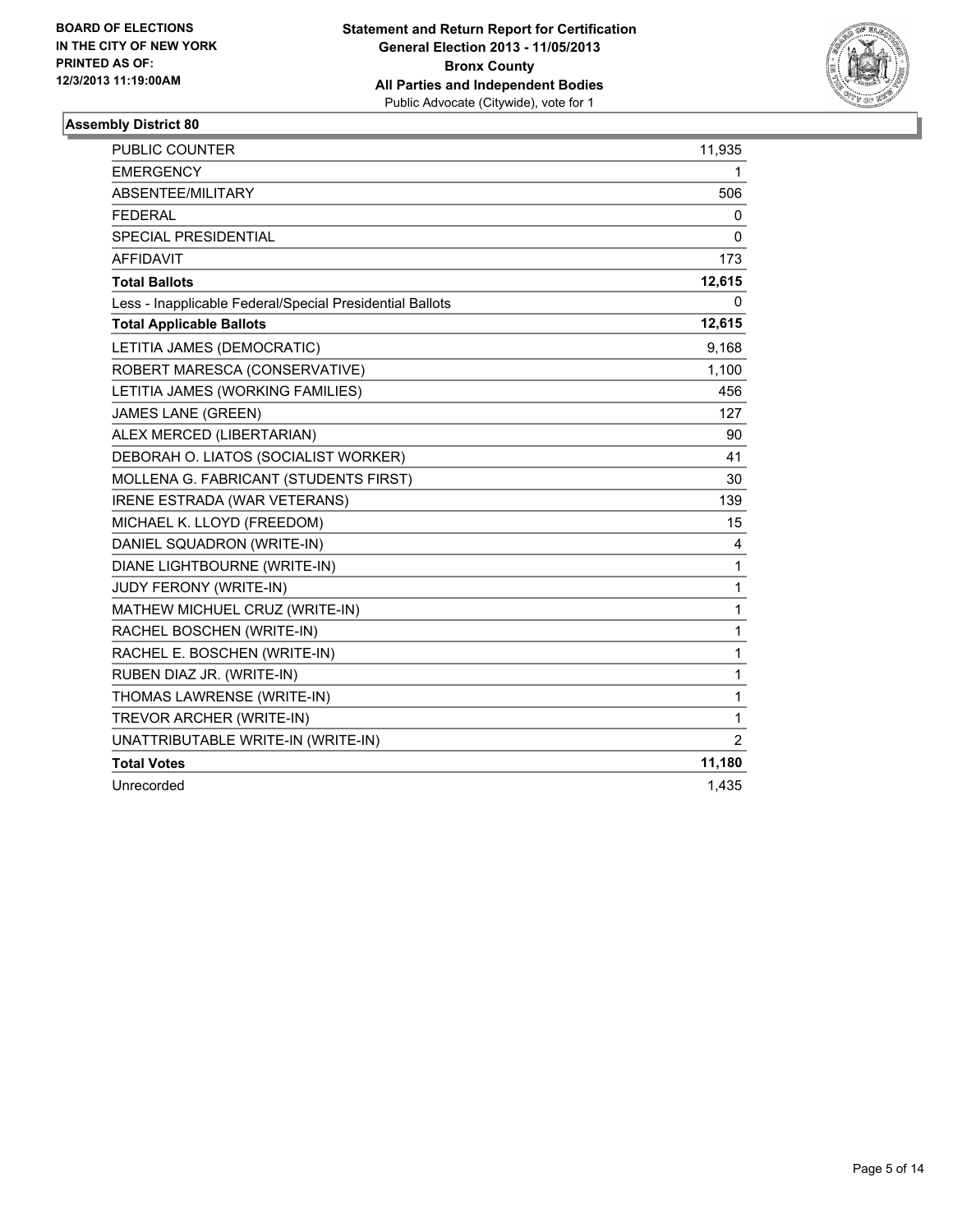

| <b>PUBLIC COUNTER</b>                                    | 18,229       |
|----------------------------------------------------------|--------------|
| <b>EMERGENCY</b>                                         | 33           |
| ABSENTEE/MILITARY                                        | 704          |
| <b>FEDERAL</b>                                           | 0            |
| <b>SPECIAL PRESIDENTIAL</b>                              | 0            |
| <b>AFFIDAVIT</b>                                         | 206          |
| <b>Total Ballots</b>                                     | 19,172       |
| Less - Inapplicable Federal/Special Presidential Ballots | 0            |
| <b>Total Applicable Ballots</b>                          | 19,172       |
| LETITIA JAMES (DEMOCRATIC)                               | 12,765       |
| ROBERT MARESCA (CONSERVATIVE)                            | 2,268        |
| LETITIA JAMES (WORKING FAMILIES)                         | 966          |
| <b>JAMES LANE (GREEN)</b>                                | 377          |
| ALEX MERCED (LIBERTARIAN)                                | 194          |
| DEBORAH O. LIATOS (SOCIALIST WORKER)                     | 87           |
| MOLLENA G. FABRICANT (STUDENTS FIRST)                    | 55           |
| <b>IRENE ESTRADA (WAR VETERANS)</b>                      | 108          |
| MICHAEL K. LLOYD (FREEDOM)                               | 31           |
| ADAMN ALGURIN (WRITE-IN)                                 | 1            |
| CURTIS SLIWA (WRITE-IN)                                  | 1            |
| DANIEL SQUADRON (WRITE-IN)                               | 18           |
| DAVID R. ZUCKERMAN (WRITE-IN)                            | $\mathbf{1}$ |
| FRANK LANE (WRITE-IN)                                    | 1            |
| <b>GABRIEL SPECIALE (WRITE-IN)</b>                       | $\mathbf{1}$ |
| <b>GEORGE TABOL (WRITE-IN)</b>                           | 1            |
| HELEN EPSTEIN (WRITE-IN)                                 | 1            |
| JOHN FINN (WRITE-IN)                                     | 1            |
| LISA ROSEMARY (WRITE-IN)                                 | $\mathbf{1}$ |
| TOMMY MCMILLIAN (WRITE-IN)                               | 1            |
| UNATTRIBUTABLE WRITE-IN (WRITE-IN)                       | 7            |
| WALTER WHITE (WRITE-IN)                                  | 1            |
| <b>Total Votes</b>                                       | 16,887       |
| Unrecorded                                               | 2,285        |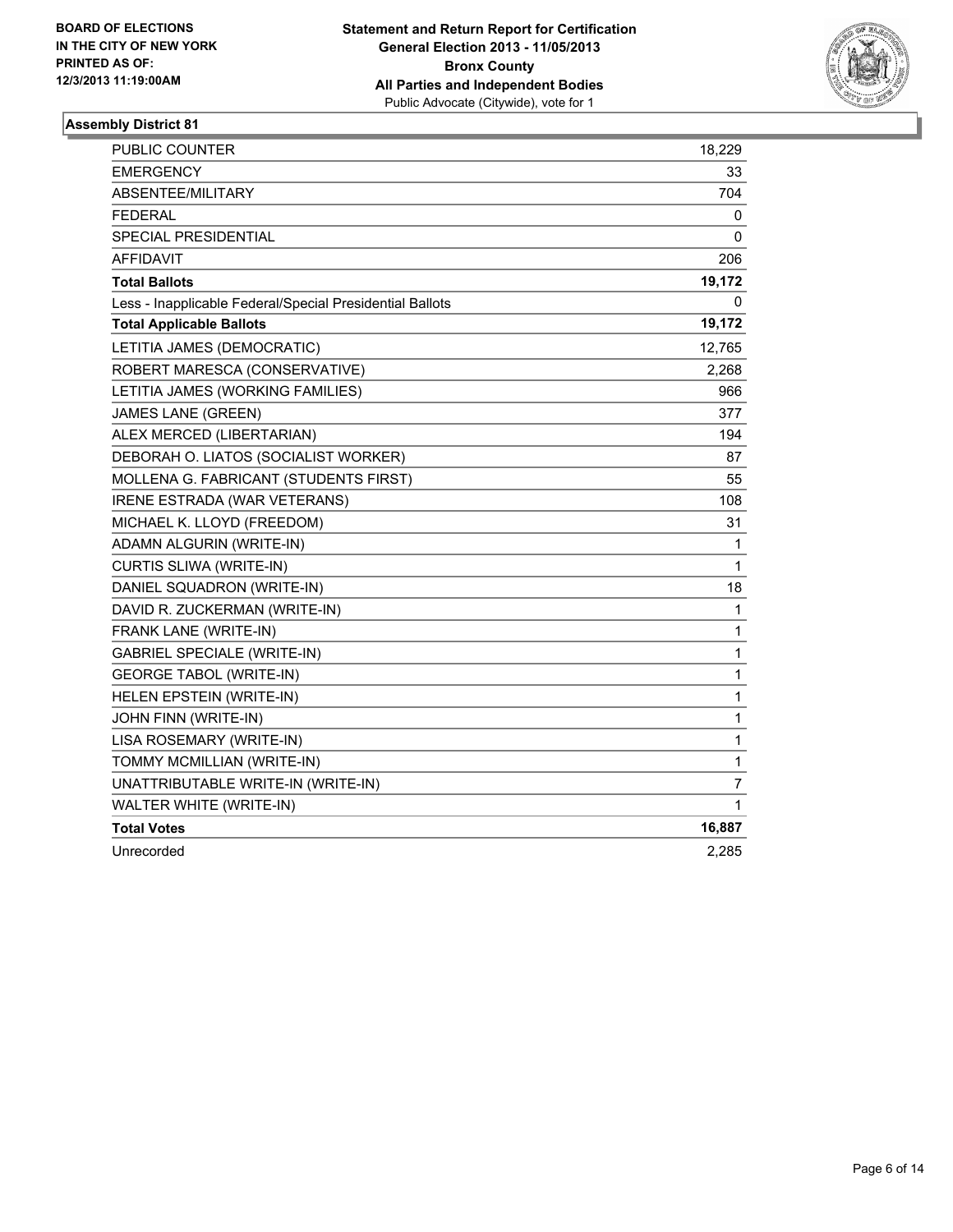

| <b>PUBLIC COUNTER</b>                                    | 19,482       |
|----------------------------------------------------------|--------------|
| <b>EMERGENCY</b>                                         | 78           |
| ABSENTEE/MILITARY                                        | 463          |
| <b>FEDERAL</b>                                           | 0            |
| SPECIAL PRESIDENTIAL                                     | $\mathbf{0}$ |
| <b>AFFIDAVIT</b>                                         | 172          |
| <b>Total Ballots</b>                                     | 20,195       |
| Less - Inapplicable Federal/Special Presidential Ballots | 0            |
| <b>Total Applicable Ballots</b>                          | 20,195       |
| LETITIA JAMES (DEMOCRATIC)                               | 13,869       |
| ROBERT MARESCA (CONSERVATIVE)                            | 2,589        |
| LETITIA JAMES (WORKING FAMILIES)                         | 802          |
| <b>JAMES LANE (GREEN)</b>                                | 189          |
| ALEX MERCED (LIBERTARIAN)                                | 143          |
| DEBORAH O. LIATOS (SOCIALIST WORKER)                     | 70           |
| MOLLENA G. FABRICANT (STUDENTS FIRST)                    | 37           |
| <b>IRENE ESTRADA (WAR VETERANS)</b>                      | 140          |
| MICHAEL K. LLOYD (FREEDOM)                               | 38           |
| DANIEL SQUADRON (WRITE-IN)                               | 10           |
| DANILE SQUADRON (WRITE-IN)                               | 1            |
| JOSEPH SAMMARTANO (WRITE-IN)                             | $\mathbf{1}$ |
| JUSTIN GIMOORE (WRITE-IN)                                | 1            |
| SANDI LUSK (WRITE-IN)                                    | 1            |
| TYRELL JOINER-EILAND (WRITE-IN)                          | 1            |
| UNATTRIBUTABLE WRITE-IN (WRITE-IN)                       | 11           |
| <b>Total Votes</b>                                       | 17,903       |
| Unrecorded                                               | 2,292        |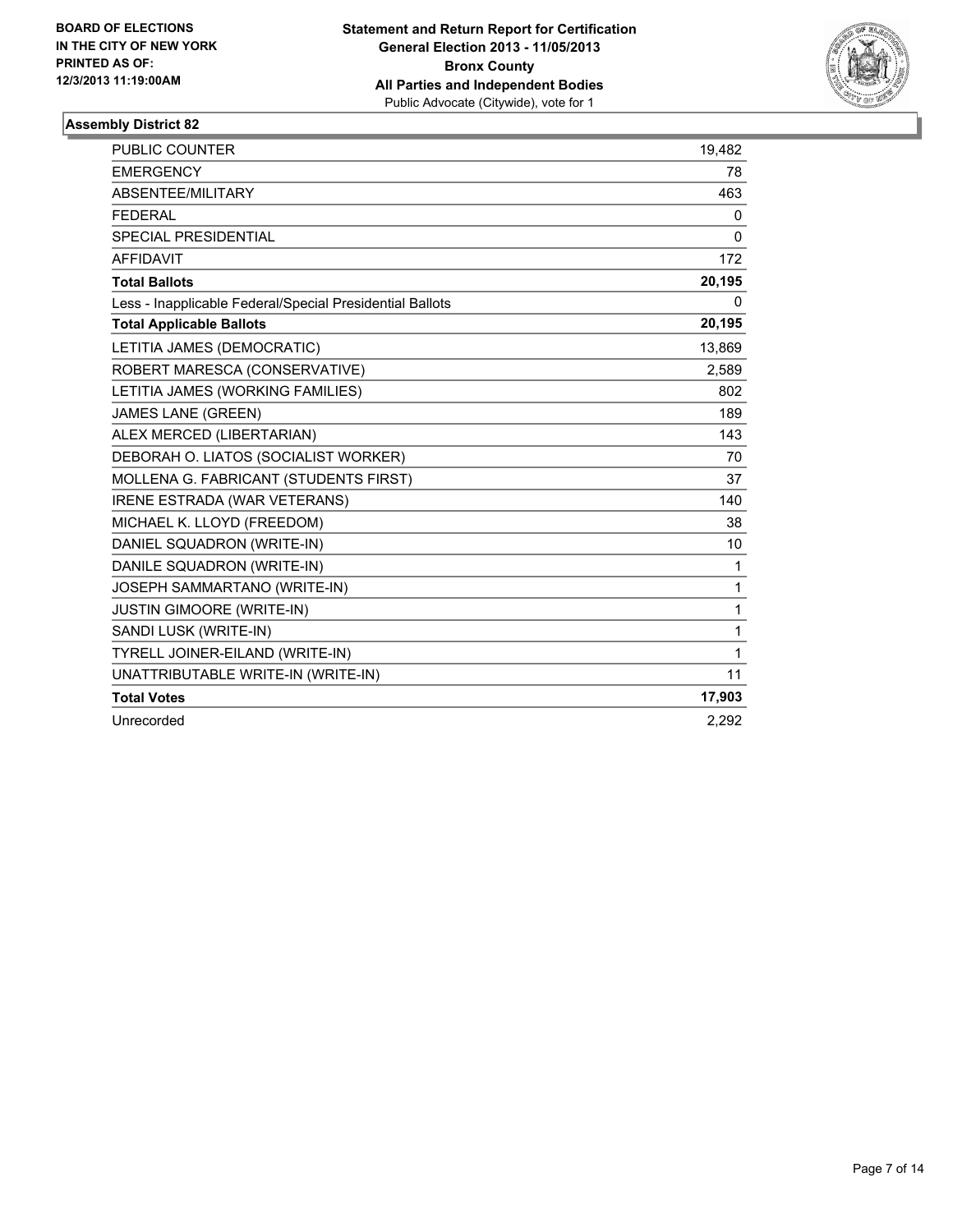

| <b>PUBLIC COUNTER</b>                                    | 15,017   |
|----------------------------------------------------------|----------|
| <b>EMERGENCY</b>                                         | 97       |
| ABSENTEE/MILITARY                                        | 346      |
| <b>FEDERAL</b>                                           | 0        |
| SPECIAL PRESIDENTIAL                                     | $\Omega$ |
| <b>AFFIDAVIT</b>                                         | 175      |
| <b>Total Ballots</b>                                     | 15,635   |
| Less - Inapplicable Federal/Special Presidential Ballots | 0        |
| <b>Total Applicable Ballots</b>                          | 15,635   |
| LETITIA JAMES (DEMOCRATIC)                               | 14.210   |
| ROBERT MARESCA (CONSERVATIVE)                            | 213      |
| LETITIA JAMES (WORKING FAMILIES)                         | 377      |
| <b>JAMES LANE (GREEN)</b>                                | 48       |
| ALEX MERCED (LIBERTARIAN)                                | 21       |
| DEBORAH O. LIATOS (SOCIALIST WORKER)                     | 12       |
| MOLLENA G. FABRICANT (STUDENTS FIRST)                    | 11       |
| <b>IRENE ESTRADA (WAR VETERANS)</b>                      | 33       |
| MICHAEL K. LLOYD (FREEDOM)                               | 10       |
| AL GORE (WRITE-IN)                                       | 1        |
| DANIEL SQUADRON (WRITE-IN)                               | 3        |
| KATHLEEN GRAHAM (WRITE-IN)                               | 1        |
| UNATTRIBUTABLE WRITE-IN (WRITE-IN)                       | 6        |
| <b>Total Votes</b>                                       | 14,946   |
| Unrecorded                                               | 689      |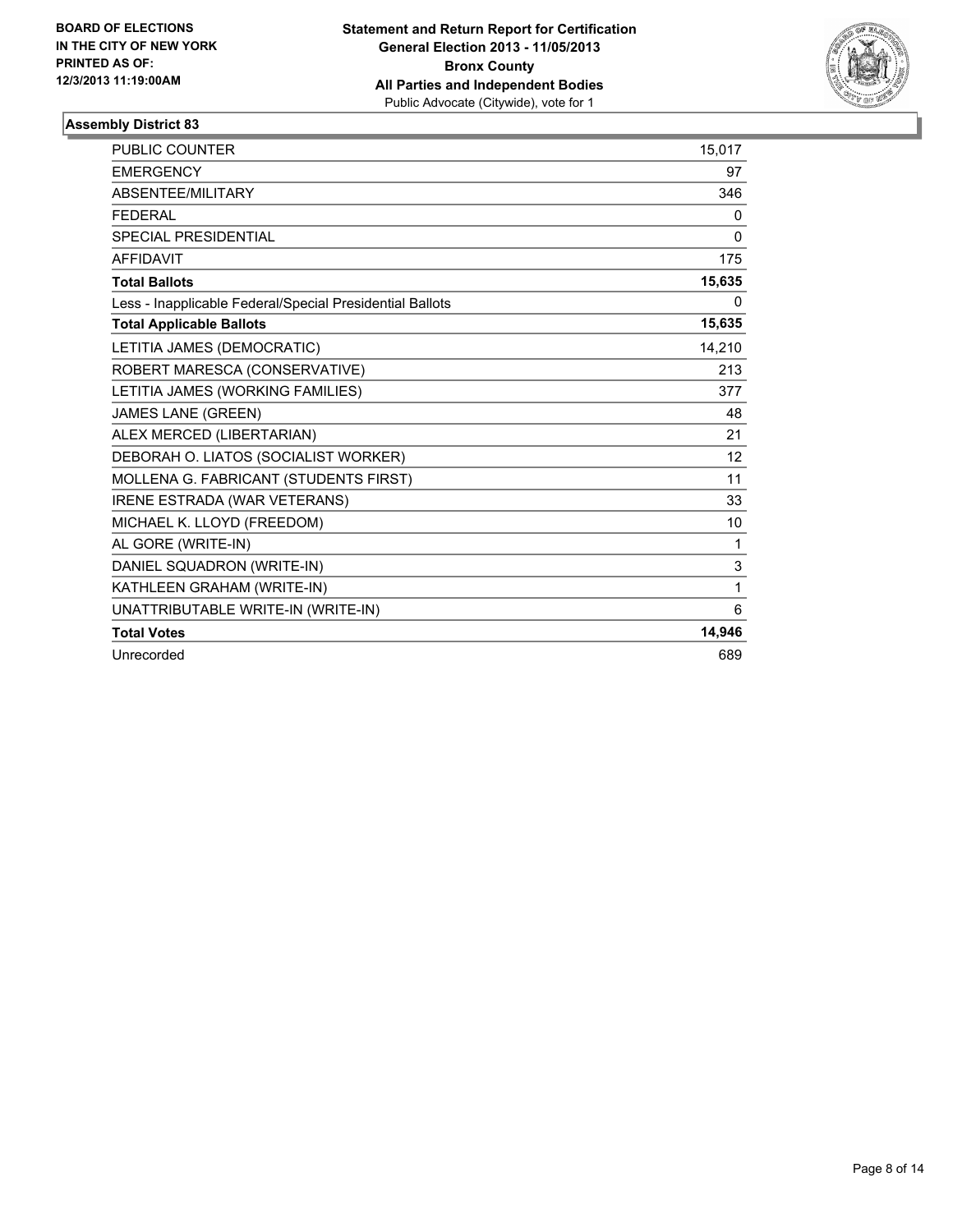

| <b>PUBLIC COUNTER</b>                                    | 10,266 |
|----------------------------------------------------------|--------|
| <b>EMERGENCY</b>                                         | 37     |
| <b>ABSENTEE/MILITARY</b>                                 | 131    |
| <b>FEDERAL</b>                                           | 0      |
| <b>SPECIAL PRESIDENTIAL</b>                              | 0      |
| <b>AFFIDAVIT</b>                                         | 194    |
| <b>Total Ballots</b>                                     | 10,628 |
| Less - Inapplicable Federal/Special Presidential Ballots | 0      |
| <b>Total Applicable Ballots</b>                          | 10,628 |
| LETITIA JAMES (DEMOCRATIC)                               | 9,009  |
| ROBERT MARESCA (CONSERVATIVE)                            | 154    |
| LETITIA JAMES (WORKING FAMILIES)                         | 263    |
| <b>JAMES LANE (GREEN)</b>                                | 49     |
| ALEX MERCED (LIBERTARIAN)                                | 50     |
| DEBORAH O. LIATOS (SOCIALIST WORKER)                     | 22     |
| MOLLENA G. FABRICANT (STUDENTS FIRST)                    | 17     |
| <b>IRENE ESTRADA (WAR VETERANS)</b>                      | 49     |
| MICHAEL K. LLOYD (FREEDOM)                               | 11     |
| DANIEL SQUADRON (WRITE-IN)                               | 3      |
| RESHA SUOJANI (WRITE-IN)                                 | 1      |
| UNATTRIBUTABLE WRITE-IN (WRITE-IN)                       | 4      |
| <b>Total Votes</b>                                       | 9,632  |
| Unrecorded                                               | 996    |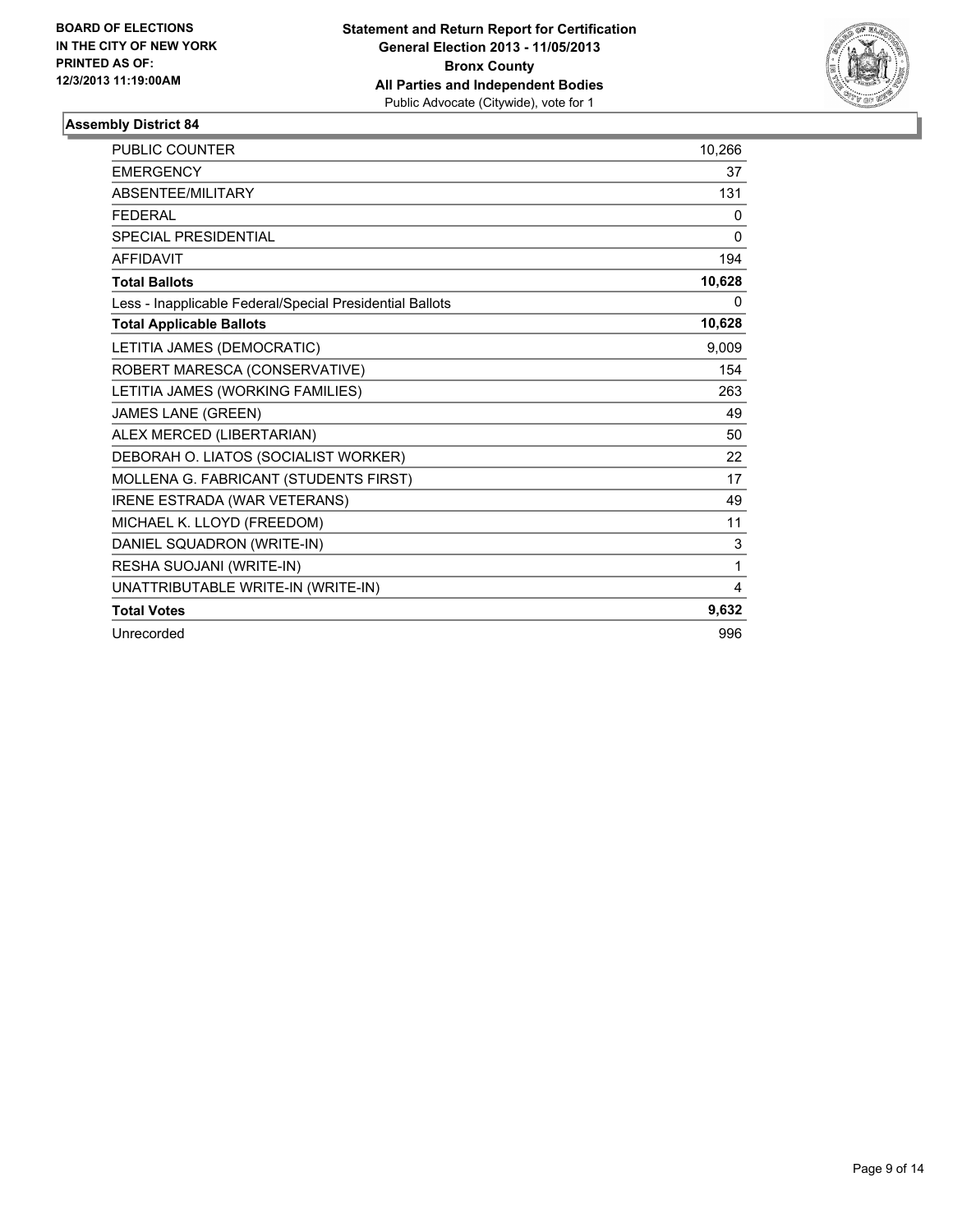

| <b>PUBLIC COUNTER</b>                                    | 10,671   |
|----------------------------------------------------------|----------|
| <b>EMERGENCY</b>                                         | 67       |
| ABSENTEE/MILITARY                                        | 186      |
| <b>FEDERAL</b>                                           | 0        |
| SPECIAL PRESIDENTIAL                                     | $\Omega$ |
| <b>AFFIDAVIT</b>                                         | 178      |
| <b>Total Ballots</b>                                     | 11,102   |
| Less - Inapplicable Federal/Special Presidential Ballots | 0        |
| <b>Total Applicable Ballots</b>                          | 11,102   |
| LETITIA JAMES (DEMOCRATIC)                               | 9.476    |
| ROBERT MARESCA (CONSERVATIVE)                            | 188      |
| LETITIA JAMES (WORKING FAMILIES)                         | 315      |
| JAMES LANE (GREEN)                                       | 35       |
| ALEX MERCED (LIBERTARIAN)                                | 65       |
| DEBORAH O. LIATOS (SOCIALIST WORKER)                     | 21       |
| MOLLENA G. FABRICANT (STUDENTS FIRST)                    | 8        |
| <b>IRENE ESTRADA (WAR VETERANS)</b>                      | 61       |
| MICHAEL K. LLOYD (FREEDOM)                               | 6        |
| ABDUL KYAIM RAHIM (WRITE-IN)                             | 1        |
| ANGELINA FIGUEROA (WRITE-IN)                             | 1        |
| SAMUAL AYERD (WRITE-IN)                                  | 1        |
| UNATTRIBUTABLE WRITE-IN (WRITE-IN)                       | 3        |
| <b>Total Votes</b>                                       | 10,181   |
| Unrecorded                                               | 921      |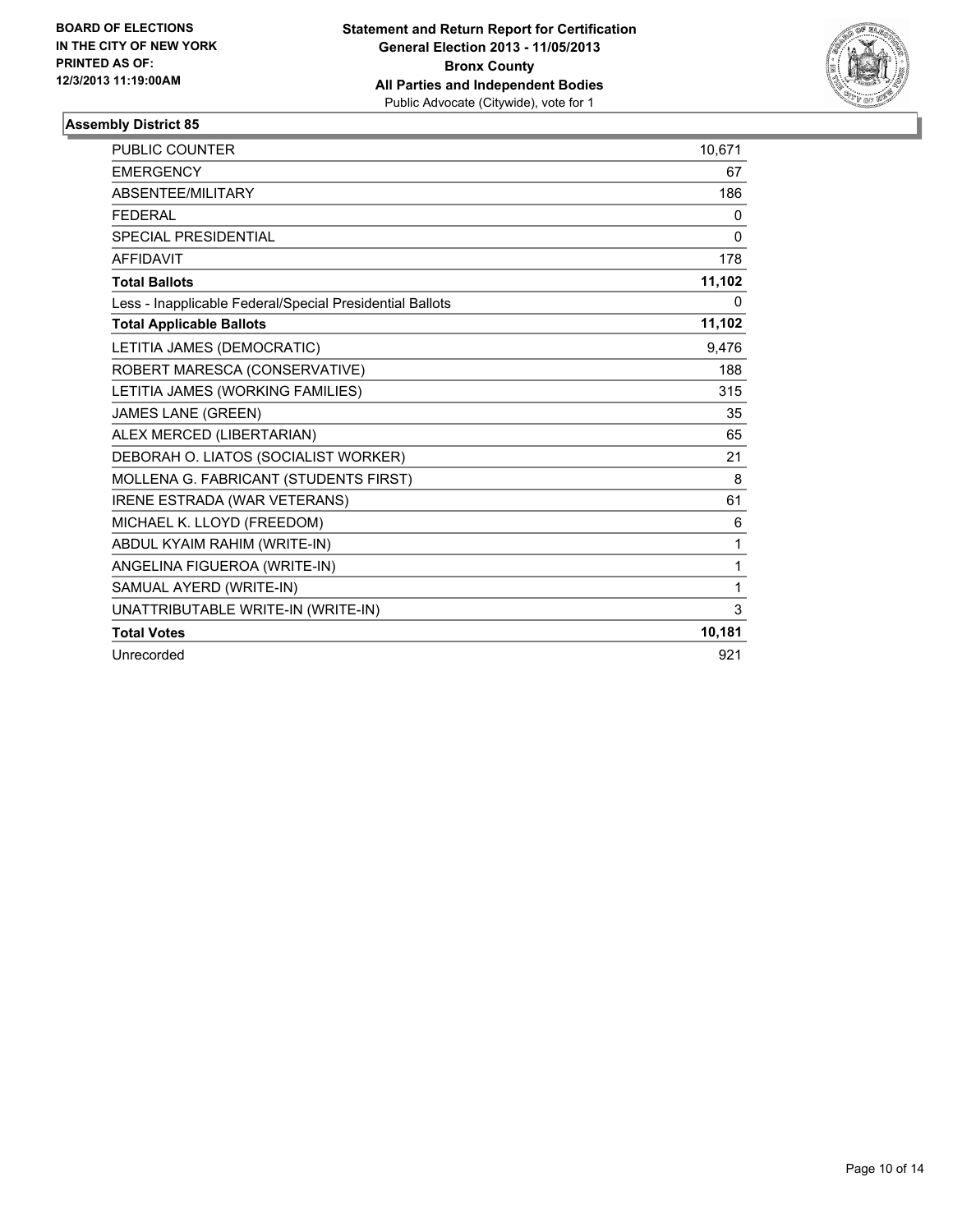

| <b>PUBLIC COUNTER</b>                                    | 8.561 |
|----------------------------------------------------------|-------|
| <b>EMERGENCY</b>                                         | 0     |
| <b>ABSENTEE/MILITARY</b>                                 | 156   |
| <b>FEDERAL</b>                                           | 0     |
| <b>SPECIAL PRESIDENTIAL</b>                              | 0     |
| <b>AFFIDAVIT</b>                                         | 196   |
| <b>Total Ballots</b>                                     | 8,913 |
| Less - Inapplicable Federal/Special Presidential Ballots | 0     |
| <b>Total Applicable Ballots</b>                          | 8,913 |
| LETITIA JAMES (DEMOCRATIC)                               | 7,730 |
| ROBERT MARESCA (CONSERVATIVE)                            | 123   |
| LETITIA JAMES (WORKING FAMILIES)                         | 200   |
| <b>JAMES LANE (GREEN)</b>                                | 33    |
| ALEX MERCED (LIBERTARIAN)                                | 39    |
| DEBORAH O. LIATOS (SOCIALIST WORKER)                     | 18    |
| MOLLENA G. FABRICANT (STUDENTS FIRST)                    | 9     |
| <b>IRENE ESTRADA (WAR VETERANS)</b>                      | 33    |
| MICHAEL K. LLOYD (FREEDOM)                               | 7     |
| DANIEL SQUADRON (WRITE-IN)                               | 3     |
| ERNEST OLIVER (WRITE-IN)                                 | 1     |
| SHILOH LONG (WRITE-IN)                                   | 1     |
| <b>Total Votes</b>                                       | 8,197 |
| Unrecorded                                               | 716   |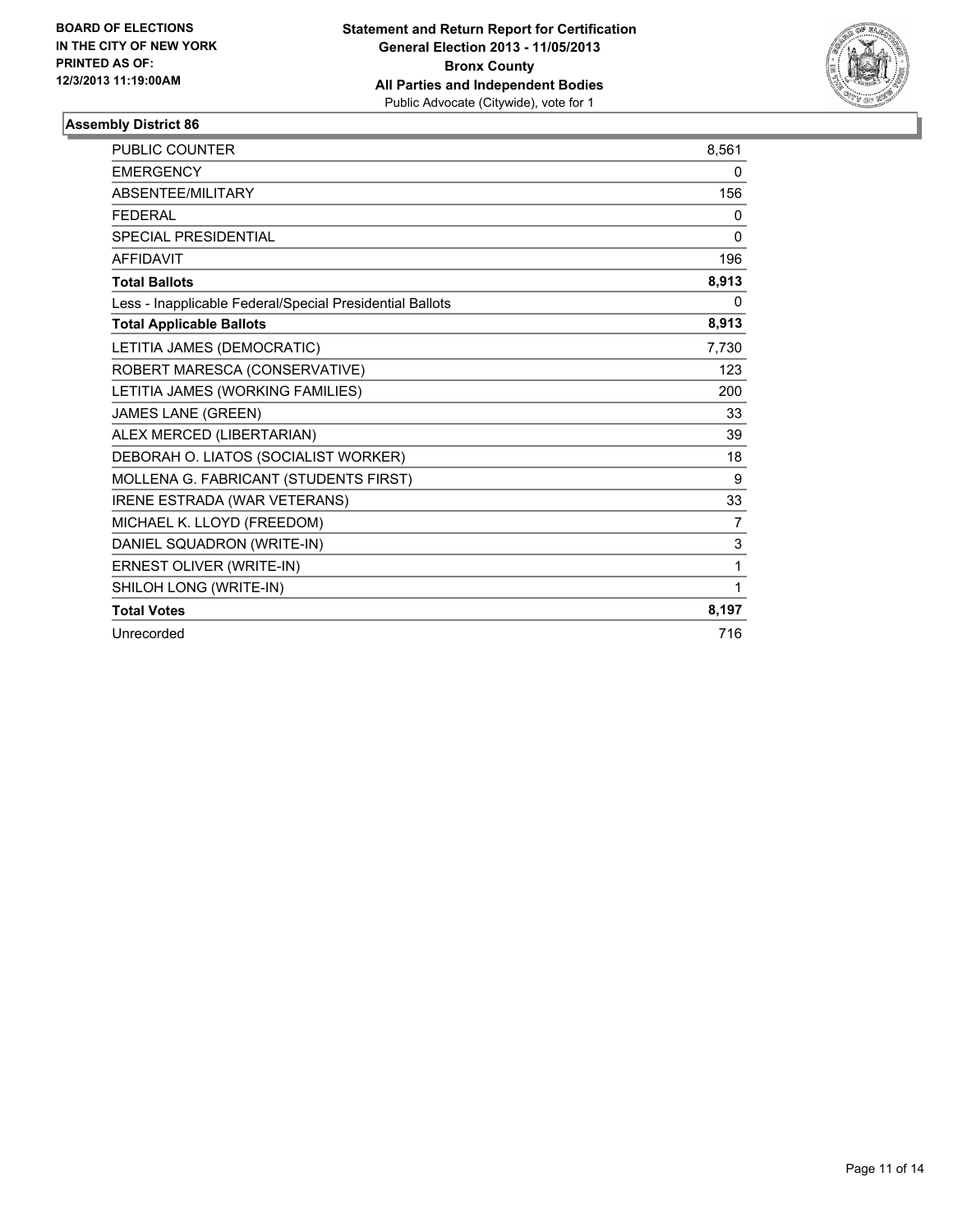

| <b>PUBLIC COUNTER</b>                                    | 13,072            |
|----------------------------------------------------------|-------------------|
| <b>EMERGENCY</b>                                         | 5                 |
| ABSENTEE/MILITARY                                        | 202               |
| <b>FFDFRAI</b>                                           | 0                 |
| SPECIAL PRESIDENTIAL                                     | $\Omega$          |
| <b>AFFIDAVIT</b>                                         | 194               |
| <b>Total Ballots</b>                                     | 13,473            |
| Less - Inapplicable Federal/Special Presidential Ballots | 0                 |
| <b>Total Applicable Ballots</b>                          | 13,473            |
| LETITIA JAMES (DEMOCRATIC)                               | 11,300            |
| ROBERT MARESCA (CONSERVATIVE)                            | 348               |
| LETITIA JAMES (WORKING FAMILIES)                         | 393               |
| <b>JAMES LANE (GREEN)</b>                                | 81                |
| ALEX MERCED (LIBERTARIAN)                                | 49                |
| DEBORAH O. LIATOS (SOCIALIST WORKER)                     | 37                |
| MOLLENA G. FABRICANT (STUDENTS FIRST)                    | 23                |
| <b>IRENE ESTRADA (WAR VETERANS)</b>                      | 68                |
| MICHAEL K. LLOYD (FREEDOM)                               | $12 \overline{ }$ |
| DANIEL SQUADRON (WRITE-IN)                               | 3                 |
| JOSE TORRES (WRITE-IN)                                   | 1                 |
| UNATTRIBUTABLE WRITE-IN (WRITE-IN)                       | 3                 |
| <b>Total Votes</b>                                       | 12,318            |
| Unrecorded                                               | 1,155             |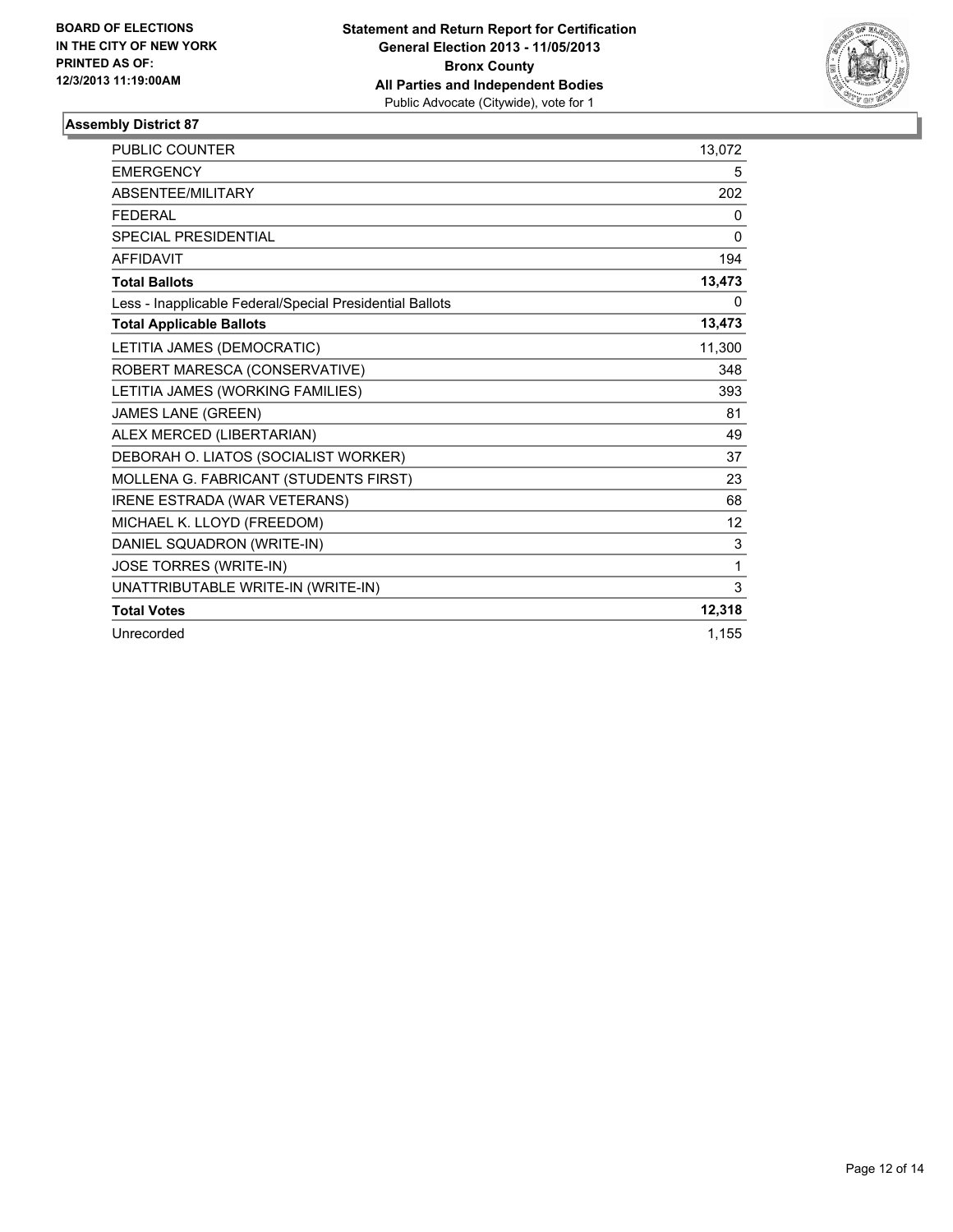

**Total for Public Advocate (Citywide) - Bronx County**

| PUBLIC COUNTER                                           | 137,408      |
|----------------------------------------------------------|--------------|
| <b>EMERGENCY</b>                                         | 450          |
| ABSENTEE/MILITARY                                        | 3,319        |
| <b>FEDERAL</b>                                           | 0            |
| SPECIAL PRESIDENTIAL                                     | 0            |
| AFFIDAVIT                                                | 2,048        |
| <b>Total Ballots</b>                                     | 143,225      |
| Less - Inapplicable Federal/Special Presidential Ballots | 0            |
| <b>Total Applicable Ballots</b>                          | 143,225      |
| LETITIA JAMES (DEMOCRATIC)                               | 114,562      |
| ROBERT MARESCA (CONSERVATIVE)                            | 7,505        |
| LETITIA JAMES (WORKING FAMILIES)                         | 4,584        |
| JAMES LANE (GREEN)                                       | 1,080        |
| ALEX MERCED (LIBERTARIAN)                                | 780          |
| DEBORAH O. LIATOS (SOCIALIST WORKER)                     | 373          |
| MOLLENA G. FABRICANT (STUDENTS FIRST)                    | 220          |
| IRENE ESTRADA (WAR VETERANS)                             | 771          |
| MICHAEL K. LLOYD (FREEDOM)                               | 160          |
| ABDUL KYAIM RAHIM (WRITE-IN)                             | 1            |
| ADAMN ALGURIN (WRITE-IN)                                 | 1            |
| AL GORE (WRITE-IN)                                       | $\mathbf{1}$ |
| ANGELINA FIGUEROA (WRITE-IN)                             | 1            |
| ASSATA SHAKUR (WRITE-IN)                                 | $\mathbf{2}$ |
| CHIVONA NEWSOME (WRITE-IN)                               | $\mathbf{1}$ |
| CURTIS SLIWA (WRITE-IN)                                  | 1            |
| D.L. WALTERS JR. (WRITE-IN)                              | 1            |
| DANIEL SQUADRON (WRITE-IN)                               | 49           |
| DANILE SQUADRON (WRITE-IN)                               | 1            |
| DAVID R. ZUCKERMAN (WRITE-IN)                            | 1            |
| DIANE LIGHTBOURNE (WRITE-IN)                             | $\mathbf{1}$ |
| DORIS NEWSOME (WRITE-IN)                                 | $\mathbf 1$  |
| ERNEST OLIVER (WRITE-IN)                                 | 1            |
| FRANK LANE (WRITE-IN)                                    | 1            |
| <b>GABRIEL SPECIALE (WRITE-IN)</b>                       | 1            |
| <b>GEORGE TABOL (WRITE-IN)</b>                           | 1            |
| GINO GUADAENO (WRITE-IN)                                 | $\mathbf{1}$ |
| HELEN EPSTEIN (WRITE-IN)                                 | 1            |
| JOHN FINN (WRITE-IN)                                     | 1            |
| JOSE ANTONIO BURGES (WRITE-IN)                           | 1            |
| JOSE TORRES (WRITE-IN)                                   | 1            |
| JOSEPH SAMMARTANO (WRITE-IN)                             | 1            |
| <b>JUDY FERONY (WRITE-IN)</b>                            | $\mathbf{1}$ |
| <b>JUSTIN GIMOORE (WRITE-IN)</b>                         | 1            |
| KATHLEEN GRAHAM (WRITE-IN)                               | 1            |
| LISA ROSEMARY (WRITE-IN)                                 | 1            |
| MATHEW MICHUEL CRUZ (WRITE-IN)                           | 1            |